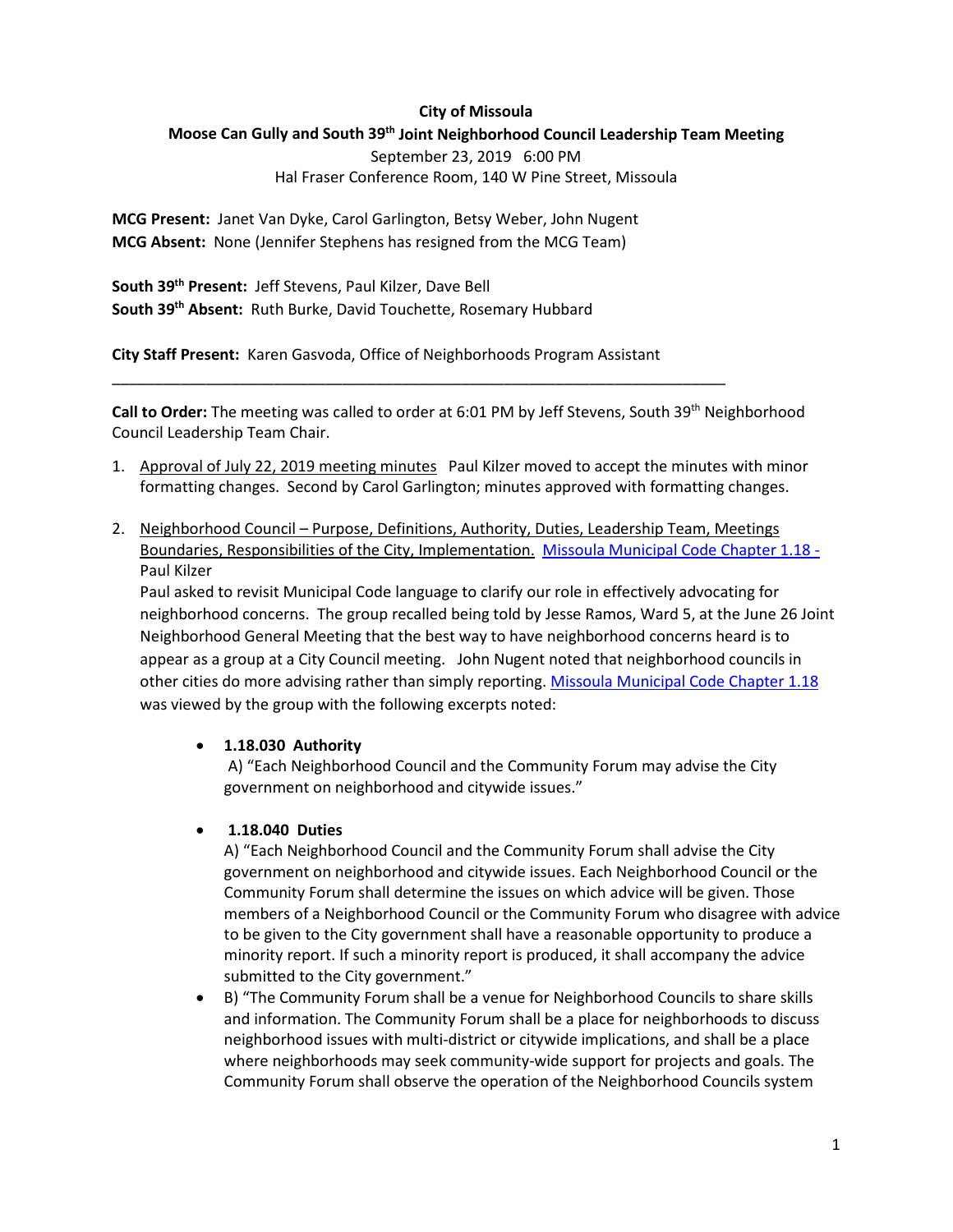and make recommendations for changes to Neighborhood Councils, City officials, and the City Council."

Discussion followed regarding how to have more impact when communicating neighborhood concerns. Neighbors currently participate on project planning committees. Other actions that can be effective are sending letters or petitions**. Members agreed that our Leadership Teams need to take a formal stance on issues and be more assertive bringing these to Community Forum, requesting specific action as applicable.**

### 3. Cold Springs School Property –Paul Kilzer

As a homeowner who lives near Cold Springs School and as a member of the South 39th Street Neighborhood Council Leadership Team, Paul Kilzer gave the following report: "Cold Springs Elementary School on Briggs Street has been vacant since November 2018, when the newly constructed Jeannette Rankin Elementary School opened. Missoulian articles on this topic include: [Teachers Prepare for first day at Jeannette Rankin Elementary School](https://missoulian.com/news/local/teachers-prepare-for-first-day-at-new-jeannette-rankin-elementary/article_2d890c1d-62c7-5cdc-9487-99ce82cb0294.html) - November 1, 2018 [School district looks to lease Cold Springs property for day care](https://missoulian.com/news/local/school-district-looks-to-lease-cold-springs-property-for-day/article_65fb2449-d727-591e-983c-a242c0d780fe.html) – September 1, 2019 "At the Missoula County Public Schools Board of Trustees Meeting on September 10, 2019, Pat McHugh, MCPS Executive Director of Business and Operations provided background information and a draft of a proposed lease agreement, which he discussed. The lease agreement between MCPS ("Lessor") and Missoula Early Learning Center, Corp. ("Lessee") has a 10-year term commencing 10/1/2019 with provisions for renewal. The agreement provides for use of the southwest portion of the school and the gymnasium (~38,302 square feet; 75% of the school's usable space) and playground areas. The Missoula Early Learning Center (MELC) anticipates investing \$800,000 to \$1 million in improvements. After a 60-day due diligence period with rent of \$1,000 per month, the monthly rent will be \$9,575 (~\$3 per square foot per year), with terms for annual increases and late charges. MELC will also be responsible for utilities, maintenance, landscaping and snow plowing, and security system maintenance. MELC is required to maintain property insurance, Workers' Compensation Insurance, and Commercial General Liability Insurance. The lease agreement defines acceptable uses of the property (licensed child care facility; other uses must be approved in writing by MCPS; public use of the playground areas A and B except for area A when it is being used for child care related activities; use as an official polling place for government elections); and it defines prohibited uses. The agreement also has requirements for assignment and subleasing.

"During the MCPS meeting Public Comment period, one South 39<sup>th</sup> Street Neighborhood resident who has lived adjacent to Cold Springs Elementary school for ~25 years lamented problems with this vacant property (e.g. drug abuse prompting calls to Missoula Police Department) and voiced enthusiastic support for the proposed Cold Springs School property lease to Missoula Early Learning Center as a child care facility. No opposition to the proposed lease was voiced at the September 10 meeting. It is anticipated that the lease agreement will be presented to the MCPS Board for approval at the September 24, 2019 meeting."

Joint Leadership Team members voiced appreciation for Paul Kilzer's report of plan details. There was no further discussion. **No action; information item**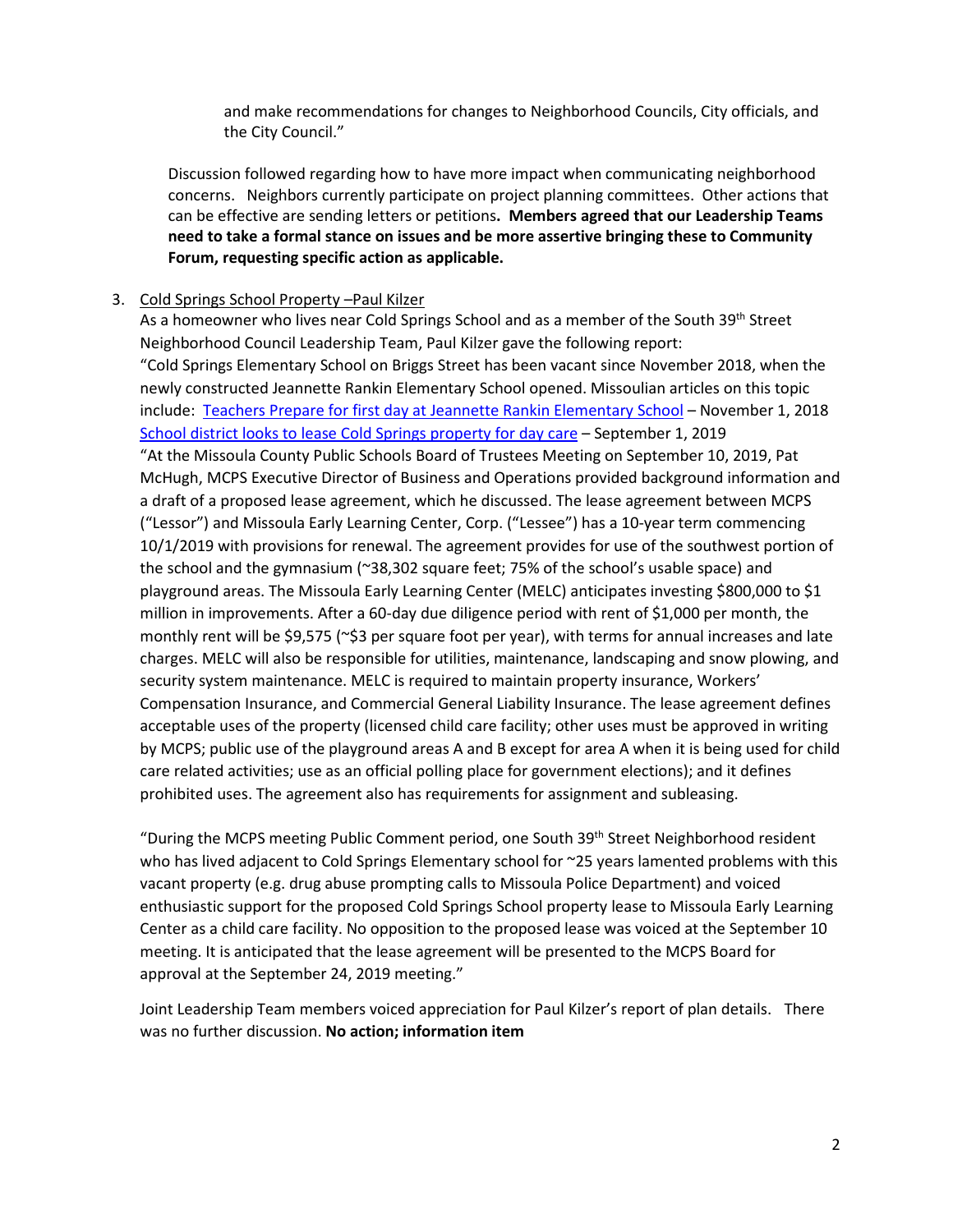## 4. Hillview Crossing Update – Jeff Stevens

Jeff Stevens, who sits on the Land Use and Planning Committee, reported new events occurring with the proposed development on Hillview Way. Developers have threatened legal action over delays in project approval. The current delay involves a request by the planning committee for updated reports on soil stability and drainage which the developers have refused to provide. Developers have requested project approval in advance of detail resolution, saying if standards are not met they will not go forward. Mayor Engen has acted to force action by the City Council without the updated reports.

Leadership Team members discussed unresolved issues and were disturbed about the pressure to allow potentially substandard development.

Some of the ongoing issues:

- Developer will not agree to wider streets; 28 foot wide streets are planned. Jeff noted that Wapakiya currently has 30 foot wide streets that can be blocked when wide vehicles are parked.
- An east end switchback trail proposed as not been reviewed for feasibility, due to either a disconnect with Parks & Recreation or a lack of follow-through.
- John Nugent attended the last Land Use and Planning Committee. There, Development Services reported a study of "similar areas" in the city but failed to note issues at The Village at Elk Hills, uphill and near the proposed Hillview Crossing. As President of The Village at Elk Hills HOA, John hears complaints from residents about parking, single exit to Hillview Way and narrow streets, all concerns about Hillview Crossing.
- Residents will be responsible for maintenance of streets, drainage issues, soil stability and other aspects of the new development. Group noted that if the homeowners fail or are unable to address issues the city will be responsible.

**Carol moved that Jeff Stevens draft a letter to the Land Use and Planning Committee and city leaders. The letter will communicate our ongoing concerns about the proposals and process to approve Hillside Crossing development. Optimal planning is to be recommended.**  Motion was seconded and approved, with Paul Kilzer abstaining.

# 5. Neighborhood Priorities – Carol Garlington

Carol discussed responses received from the on-line Neighborhood Priorities Questionnaire. Response rate was not high but the survey is still open on-line. Group agreed that we have definitely received more detail about areas of concern. It is hoped that this questionnaire can be used in the future and as a model for other neighborhoods.

Carol proposed that respondents receive email thanks for their submissions, information about what was learned by the questionnaire and about work occurring in the area of their concerns. John Nugent noted that in other cities, Code Compliance was obliged to provide such feedback about complaints.

### **Members agreed to meet October 28, 6 PM for the following purposes:**

- **Review questionnaires received through Sept 30, 2019, keeping on-line questionnaire open**
- **Summarize priorities (by neighborhood) reported on questionnaires**
- **Update current lists of our respective Neighborhood Priorities.**